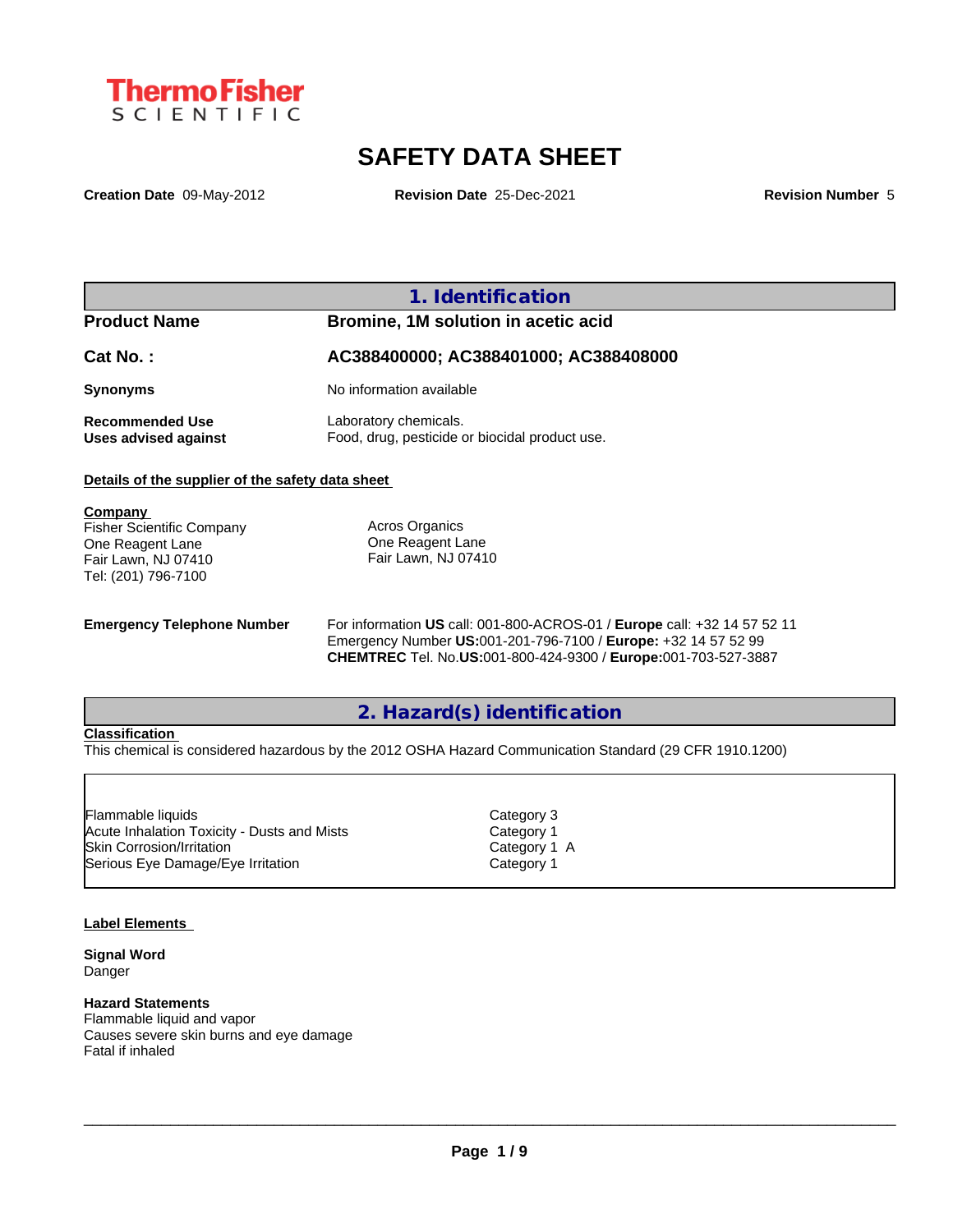

#### **Precautionary Statements Prevention**

Do not breathe dust/fume/gas/mist/vapors/spray

Use only outdoors or in a well-ventilated area

Wear respiratory protection

Wash face, hands and any exposed skin thoroughly after handling

Wear protective gloves/protective clothing/eye protection/face protection

Keep away from heat/sparks/open flames/hot surfaces. - No smoking

Keep container tightly closed

Ground/bond container and receiving equipment

Use explosion-proof electrical/ventilating/lighting equipment

Use only non-sparking tools

Take precautionary measures against static discharge

Keep cool

### **Response**

Immediately call a POISON CENTER or doctor/physician

### **Inhalation**

IF INHALED: Remove victim to fresh air and keep at rest in a position comfortable for breathing

### **Skin**

IF ON SKIN (or hair): Take off immediately all contaminated clothing. Rinse skin with water/shower

Wash contaminated clothing before reuse

### **Eyes**

IF IN EYES: Rinse cautiously with water for several minutes. Remove contact lenses, if present and easy to do. Continue rinsing **Ingestion**

IF SWALLOWED: Rinse mouth. DO NOT induce vomiting

# **Fire**

In case of fire: Use CO2, dry chemical, or foam for extinction

### **Storage**

Store in a well-ventilated place. Keep container tightly closed

Store locked up

### **Disposal**

Dispose of contents/container to an approved waste disposal plant

**Hazards not otherwise classified (HNOC)**

### **Other hazards**

Very toxic to aquatic organisms.

## **3. Composition/Information on Ingredients**

| `omnonant         | CAS No            | $M \sim I \sim h + 0$ |
|-------------------|-------------------|-----------------------|
| .cotic ocu<br>au. | -<br>64-19<br>19- | $\sim$<br>ັບ          |
| Bromine           | 7726-95-<br>ິ     |                       |

## **4. First-aid measures**

| <b>General Advice</b> | Immediate medical attention is required. Show this safety data sheet to the doctor in<br>attendance. |
|-----------------------|------------------------------------------------------------------------------------------------------|
| <b>Eve Contact</b>    | Rinse immediately with plenty of water, also under the eyelids, for at least 15 minutes.             |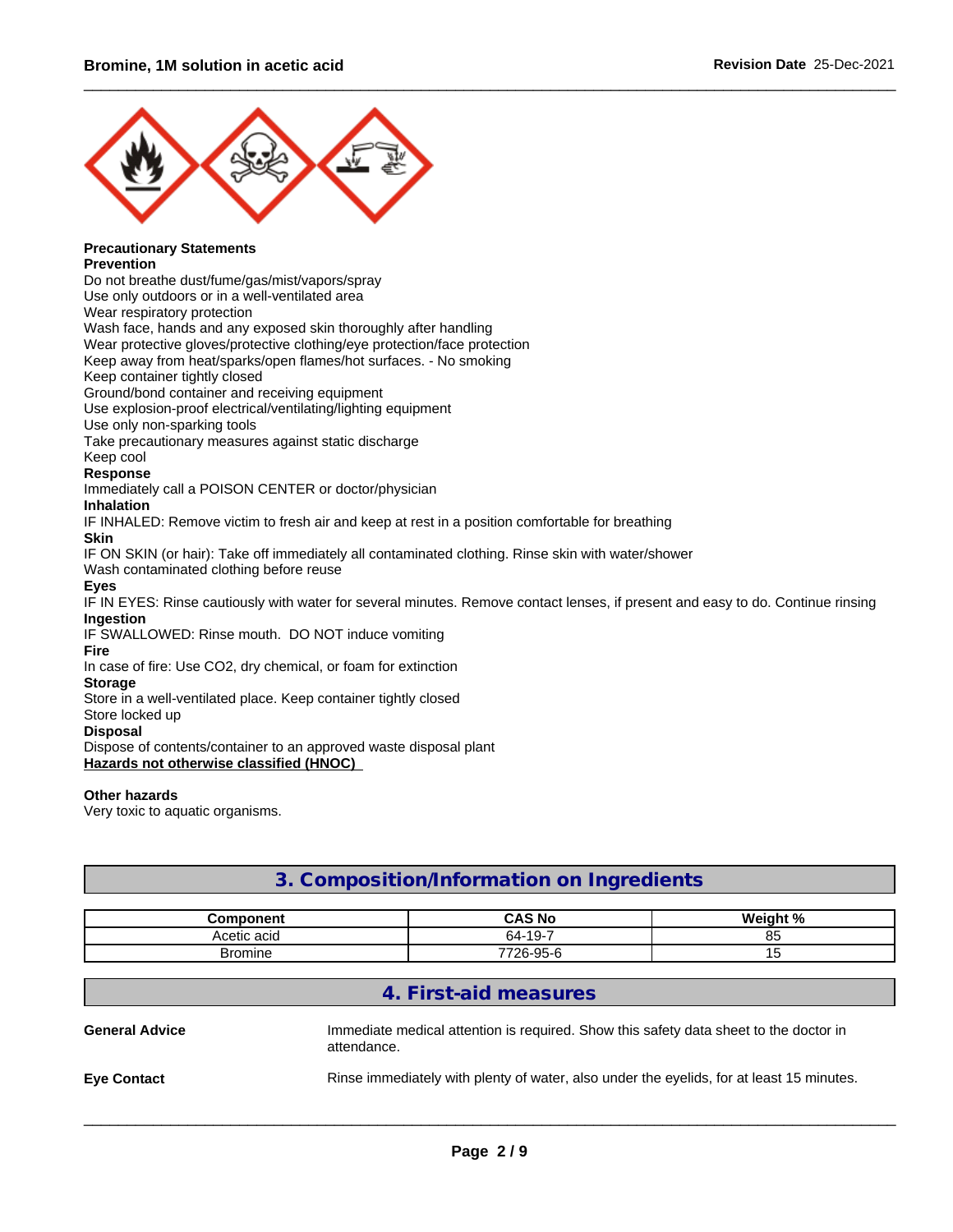|                                        | 5 Eiro fighting moncures                                                                                                                                                                                                                                                                                                                                       |
|----------------------------------------|----------------------------------------------------------------------------------------------------------------------------------------------------------------------------------------------------------------------------------------------------------------------------------------------------------------------------------------------------------------|
| <b>Notes to Physician</b>              | damage to the delicate tissue and danger of perforation<br>Treat symptomatically                                                                                                                                                                                                                                                                               |
| Most important symptoms and<br>effects | Difficulty in breathing. Causes burns by all exposure routes. Symptoms of overexposure<br>may be headache, dizziness, tiredness, nausea and vomiting: Product is a corrosive<br>material. Use of gastric lavage or emesis is contraindicated. Possible perforation of<br>stomach or esophagus should be investigated: Ingestion causes severe swelling, severe |
| Ingestion                              | Do NOT induce vomiting. Call a physician or poison control center immediately.                                                                                                                                                                                                                                                                                 |
| <b>Inhalation</b>                      | Remove to fresh air. If not breathing, give artificial respiration. Do not use mouth-to-mouth<br>method if victim ingested or inhaled the substance; give artificial respiration with the aid of a<br>pocket mask equipped with a one-way valve or other proper respiratory medical device.<br>Immediate medical attention is required.                        |
| <b>Skin Contact</b>                    | Wash off immediately with plenty of water for at least 15 minutes. Immediate medical<br>attention is required.                                                                                                                                                                                                                                                 |
|                                        | Immediate medical attention is required.                                                                                                                                                                                                                                                                                                                       |

### **5. Fire-fighting measures**

| <b>Suitable Extinguishing Media</b>                              | Water spray, carbon dioxide (CO2), dry chemical, alcohol-resistant foam. Water mist may<br>be used to cool closed containers. |
|------------------------------------------------------------------|-------------------------------------------------------------------------------------------------------------------------------|
| Unsuitable Extinguishing Media                                   | No information available                                                                                                      |
| <b>Flash Point</b>                                               | 40 °C / 104 °F                                                                                                                |
| Method -                                                         | No information available                                                                                                      |
| <b>Autoignition Temperature</b><br><b>Explosion Limits</b>       | No information available                                                                                                      |
| <b>Upper</b>                                                     | No data available                                                                                                             |
| Lower                                                            | No data available                                                                                                             |
| <b>Sensitivity to Mechanical Impact No information available</b> |                                                                                                                               |
| <b>Sensitivity to Static Discharge</b>                           | No information available                                                                                                      |

### **Specific Hazards Arising from the Chemical**

Thermal decomposition can lead to release of irritating gases and vapors. The product causes burns of eyes, skin and mucous membranes. Flammable. Containers may explode when heated. Vapors may form explosive mixtures with air. Vapors may travel to source of ignition and flash back. Do not allow run-off from fire-fighting to enter drains or water courses.

#### **Hazardous Combustion Products**

Carbon monoxide (CO). Carbon dioxide (CO2). Hydrogen halides. Thermal decomposition can lead to release of irritating gases and vapors.

## **Protective Equipment and Precautions for Firefighters**

As in any fire, wear self-contained breathing apparatus pressure-demand, MSHA/NIOSH (approved or equivalent) and full protective gear. Thermal decomposition can lead to release of irritating gases and vapors.

| <b>NFPA</b><br><b>Health</b>     | <b>Flammability</b>                                                                                                                                                                                                                                        | <b>Instability</b>                                                                 | <b>Physical hazards</b><br>N/A                                                           |  |
|----------------------------------|------------------------------------------------------------------------------------------------------------------------------------------------------------------------------------------------------------------------------------------------------------|------------------------------------------------------------------------------------|------------------------------------------------------------------------------------------|--|
|                                  | 6. Accidental release measures                                                                                                                                                                                                                             |                                                                                    |                                                                                          |  |
| <b>Personal Precautions</b>      | Evacuate personnel to safe areas. Keep people away from and upwind of spill/leak. Use<br>personal protective equipment as required. Ensure adequate ventilation. Remove all<br>sources of ignition. Take precautionary measures against static discharges. |                                                                                    |                                                                                          |  |
| <b>Environmental Precautions</b> |                                                                                                                                                                                                                                                            | Do not flush into surface water or sanitary sewer system. Do not allow material to | contaminate ground water system. Prevent product from entering drains. Local authorities |  |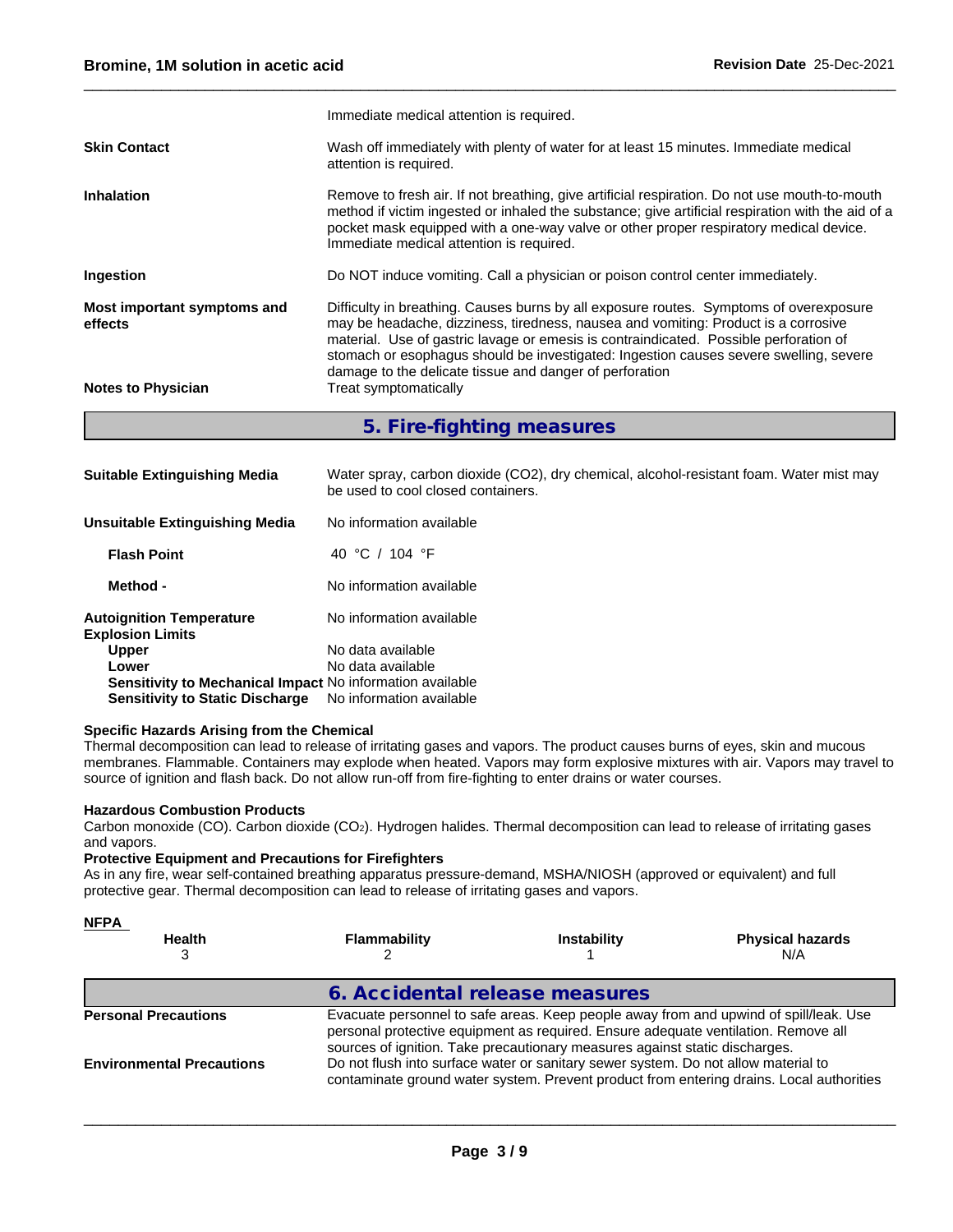should be advised if significant spillages cannot be contained.

**Methods for Containment and Clean Up** Keep in suitable, closed containers for disposal. Soak up with inert absorbent material. Remove all sources of ignition. Use spark-proof tools and explosion-proof equipment.

|          | 7. Handling and storage                                                                                                                                                                                                                                                                                                                                                                                                                                                               |
|----------|---------------------------------------------------------------------------------------------------------------------------------------------------------------------------------------------------------------------------------------------------------------------------------------------------------------------------------------------------------------------------------------------------------------------------------------------------------------------------------------|
| Handling | Use only under a chemical fume hood. Do not breathe mist/vapors/spray. Do not get in<br>eyes, on skin, or on clothing. Do not ingest. If swallowed then seek immediate medical<br>assistance. Wear personal protective equipment/face protection. Keep away from open<br>flames, hot surfaces and sources of ignition. Use only non-sparking tools. Take<br>precautionary measures against static discharges. Wash hands before breaks and<br>immediately after handling the product. |
| Storage. | Keep away from heat, sparks and flame. Flammables area. Keep containers tightly closed<br>in a dry, cool and well-ventilated place. Corrosives area. Incompatible Materials. Strong<br>oxidizing agents. Strong acids.                                                                                                                                                                                                                                                                |

## **8. Exposure controls / personal protection**

### **Exposure Guidelines**

| Component      | <b>ACGIH TLV</b> | <b>OSHA PEL</b>                     | <b>NIOSH IDLH</b>         | <b>Mexico OEL (TWA)</b> |  |
|----------------|------------------|-------------------------------------|---------------------------|-------------------------|--|
| Acetic acid    | TWA: 10 ppm      | (Vacated) TWA: 10 ppm               | IDLH: 50 ppm              | TWA: 10 ppm             |  |
|                | STEL: 15 ppm     | (Vacated) TWA: $25 \text{ mg/m}^3$  | TWA: 10 ppm               | STEL: 15 ppm            |  |
|                |                  | TWA: 10 ppm                         | TWA: $25 \text{ mg/m}^3$  |                         |  |
|                |                  | TWA: $25 \text{ mg/m}^3$            | STEL: 15 ppm              |                         |  |
|                |                  |                                     | STEL: $37 \text{ mg/m}^3$ |                         |  |
| <b>Bromine</b> | $TWA: 0.1$ ppm   | (Vacated) TWA: 0.1 ppm              | IDLH: 3 ppm               | TWA: $0.1$ ppm          |  |
|                | STEL: 0.2 ppm    | Vacated) TWA: 0.7 mg/m <sup>3</sup> | TWA: 0.1 ppm              | $STEL: 0.2$ ppm         |  |
|                |                  | (Vacated) STEL: 0.3 ppm             | TWA: $0.7 \text{ mg/m}^3$ |                         |  |
|                |                  | (Vacated) STEL: $2 \text{ mg/m}^3$  | STEL: 0.3 ppm             |                         |  |
|                |                  | TWA: 0.1 ppm                        | STEL: 2 mg/m <sup>3</sup> |                         |  |
|                |                  | TWA: $0.7 \text{ mg/m}^3$           |                           |                         |  |

### *Legend*

*ACGIH - American Conference of Governmental Industrial Hygienists OSHA - Occupational Safety and Health Administration NIOSH IDLH: NIOSH - National Institute for Occupational Safety and Health*

| <b>Engineering Measures</b>                 | Use explosion-proof electrical/ventilating/lighting equipment. Ensure that eyewash stations<br>and safety showers are close to the workstation location. Ensure adequate ventilation,<br>especially in confined areas.                                  |  |  |
|---------------------------------------------|---------------------------------------------------------------------------------------------------------------------------------------------------------------------------------------------------------------------------------------------------------|--|--|
| <b>Personal Protective Equipment</b>        |                                                                                                                                                                                                                                                         |  |  |
| <b>Eye/face Protection</b>                  | Tight sealing safety goggles. Face protection shield.                                                                                                                                                                                                   |  |  |
| Skin and body protection                    | Wear appropriate protective gloves and clothing to prevent skin exposure.                                                                                                                                                                               |  |  |
| <b>Respiratory Protection</b>               | Follow the OSHA respirator regulations found in 29 CFR 1910.134 or European Standard<br>EN 149. Use a NIOSH/MSHA or European Standard EN 149 approved respirator if<br>exposure limits are exceeded or if irritation or other symptoms are experienced. |  |  |
| <b>Hygiene Measures</b>                     | Handle in accordance with good industrial hygiene and safety practice.                                                                                                                                                                                  |  |  |
|                                             | 9. Physical and chemical properties                                                                                                                                                                                                                     |  |  |
| <b>Physical State</b><br>Appearance<br>Odor | Liquid<br>Light yellow<br>No information available                                                                                                                                                                                                      |  |  |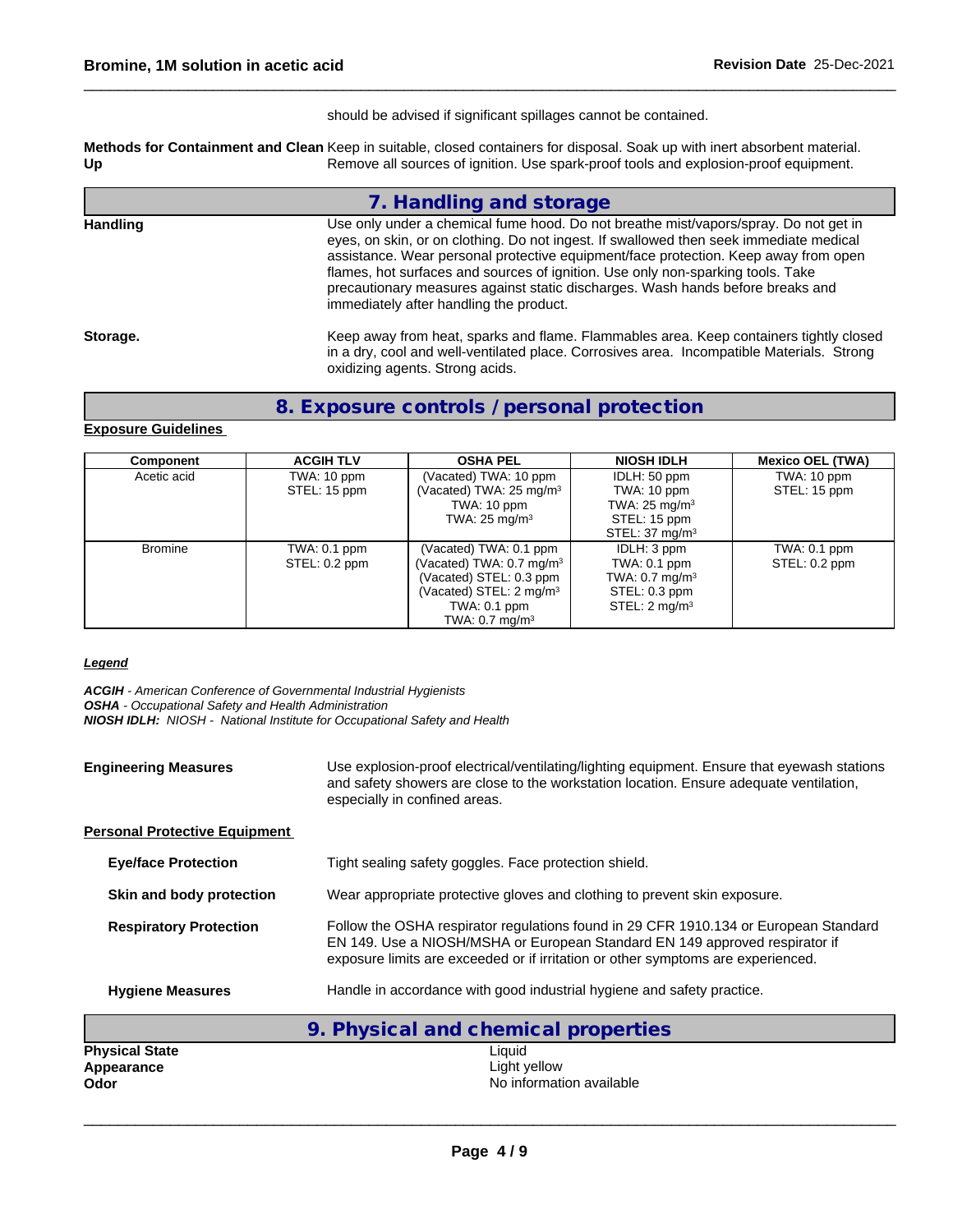## \_\_\_\_\_\_\_\_\_\_\_\_\_\_\_\_\_\_\_\_\_\_\_\_\_\_\_\_\_\_\_\_\_\_\_\_\_\_\_\_\_\_\_\_\_\_\_\_\_\_\_\_\_\_\_\_\_\_\_\_\_\_\_\_\_\_\_\_\_\_\_\_\_\_\_\_\_\_\_\_\_\_\_\_\_\_\_\_\_\_\_\_\_\_ **Bromine, 1M solutionin acetic acid Revision Date** 25-Dec-2021

| <b>Odor Threshold</b>                         | No information available |
|-----------------------------------------------|--------------------------|
| рH                                            | No information available |
| <b>Melting Point/Range</b>                    | No data available        |
| <b>Boiling Point/Range</b>                    | No information available |
| <b>Flash Point</b>                            | 40 °C / 104 °F           |
| <b>Evaporation Rate</b>                       | No information available |
| <b>Flammability (solid,gas)</b>               | Not applicable           |
| <b>Flammability or explosive limits</b>       |                          |
| <b>Upper</b>                                  | No data available        |
| Lower                                         | No data available        |
| <b>Vapor Pressure</b>                         | No information available |
| <b>Vapor Density</b>                          | No information available |
| <b>Specific Gravity</b>                       | No information available |
| <b>Solubility</b>                             | No information available |
| <b>Partition coefficient; n-octanol/water</b> | No data available        |
| <b>Autoignition Temperature</b>               | No information available |
| <b>Decomposition Temperature</b>              | No information available |
| Viscosity                                     | No information available |
| <b>Molecular Formula</b>                      | Br <sub>2</sub>          |
| <b>Molecular Weight</b>                       | 159.82                   |
|                                               |                          |

# **10. Stability and reactivity**

| <b>Reactive Hazard</b>          | None known, based on information available                                                                                                                                              |
|---------------------------------|-----------------------------------------------------------------------------------------------------------------------------------------------------------------------------------------|
| <b>Stability</b>                | Stable under normal conditions. Hygroscopic.                                                                                                                                            |
| <b>Conditions to Avoid</b>      | Incompatible products. Excess heat. Keep away from open flames, hot surfaces and<br>sources of ignition. Exposure to moist air or water.                                                |
| Incompatible Materials          | Strong oxidizing agents, Strong acids                                                                                                                                                   |
|                                 | Hazardous Decomposition Products Carbon monoxide (CO), Carbon dioxide (CO <sub>2</sub> ), Hydrogen halides, Thermal decomposition<br>can lead to release of irritating gases and vapors |
| <b>Hazardous Polymerization</b> | Hazardous polymerization does not occur.                                                                                                                                                |
| <b>Hazardous Reactions</b>      | None under normal processing.                                                                                                                                                           |
|                                 |                                                                                                                                                                                         |

# **11. Toxicological information**

## **Acute Toxicity**

| <b>Product Information</b>                            |                                                                                                                        |                                                                               |                                                                                          |  |  |  |  |  |  |
|-------------------------------------------------------|------------------------------------------------------------------------------------------------------------------------|-------------------------------------------------------------------------------|------------------------------------------------------------------------------------------|--|--|--|--|--|--|
| Oral LD50                                             | Based on ATE data, the classification criteria are not met. ATE > 2000 mg/kg.                                          |                                                                               |                                                                                          |  |  |  |  |  |  |
| Dermal LD50                                           |                                                                                                                        | Based on ATE data, the classification criteria are not met. ATE > 2000 mg/kg. |                                                                                          |  |  |  |  |  |  |
| Vapor LC50                                            | Based on ATE data, the classification criteria are not met. ATE > 20 mg/l.                                             |                                                                               |                                                                                          |  |  |  |  |  |  |
| <b>Component Information</b>                          |                                                                                                                        |                                                                               |                                                                                          |  |  |  |  |  |  |
| <b>Component</b>                                      | LD50 Oral                                                                                                              | <b>LD50 Dermal</b>                                                            | <b>LC50 Inhalation</b>                                                                   |  |  |  |  |  |  |
| Acetic acid                                           | 3310 mg/kg (Rat)                                                                                                       |                                                                               | $>$ 40 mg/L (Rat) 4 h                                                                    |  |  |  |  |  |  |
| <b>Bromine</b>                                        | LD50 = 2600 mg/kg (Rat)                                                                                                | Not listed                                                                    | $LC50 = 2.7$ mg/L (Rat, 4hrs)                                                            |  |  |  |  |  |  |
| <b>Toxicologically Synergistic</b><br><b>Products</b> | No information available<br>Delayed and immediate effects as well as chronic effects from short and long-term exposure |                                                                               |                                                                                          |  |  |  |  |  |  |
| <b>Irritation</b>                                     | Causes burns by all exposure routes                                                                                    |                                                                               |                                                                                          |  |  |  |  |  |  |
| <b>Sensitization</b>                                  | No information available                                                                                               |                                                                               |                                                                                          |  |  |  |  |  |  |
| Carcinogenicity                                       |                                                                                                                        |                                                                               | The table below indicates whether each agency has listed any ingredient as a carcinogen. |  |  |  |  |  |  |
|                                                       |                                                                                                                        |                                                                               |                                                                                          |  |  |  |  |  |  |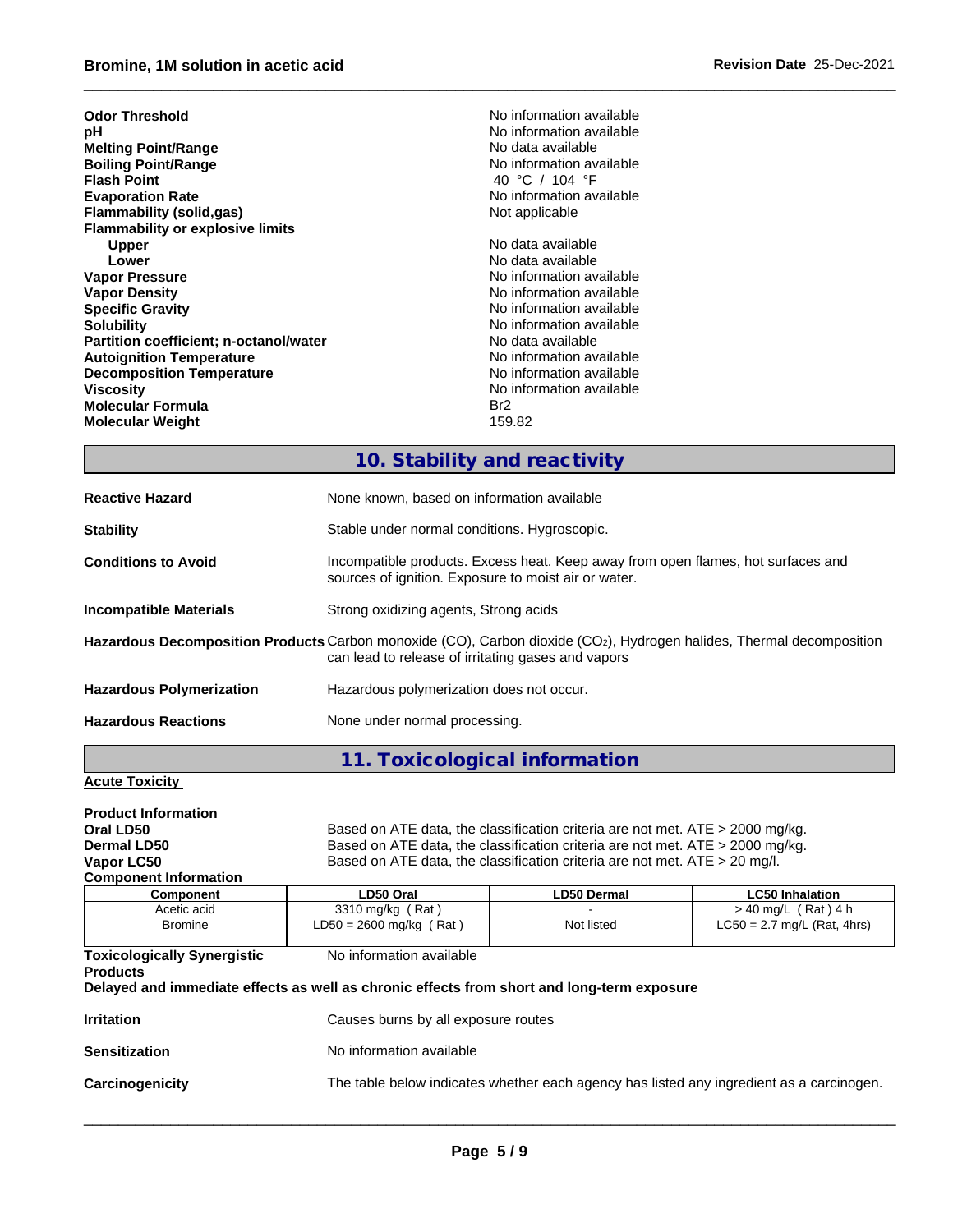| Component                                                 | <b>CAS No</b> | <b>IARC</b>                                                                                                                                                                                                                                                                                                                                                                                        | <b>NTP</b>                | <b>ACGIH</b> | <b>OSHA</b> | <b>Mexico</b> |  |  |  |  |
|-----------------------------------------------------------|---------------|----------------------------------------------------------------------------------------------------------------------------------------------------------------------------------------------------------------------------------------------------------------------------------------------------------------------------------------------------------------------------------------------------|---------------------------|--------------|-------------|---------------|--|--|--|--|
| Acetic acid                                               | 64-19-7       | Not listed                                                                                                                                                                                                                                                                                                                                                                                         | Not listed                | Not listed   | Not listed  | Not listed    |  |  |  |  |
| <b>Bromine</b>                                            | 7726-95-6     | Not listed                                                                                                                                                                                                                                                                                                                                                                                         | Not listed                | Not listed   | Not listed  | Not listed    |  |  |  |  |
| <b>Mutagenic Effects</b>                                  |               | No information available                                                                                                                                                                                                                                                                                                                                                                           |                           |              |             |               |  |  |  |  |
| <b>Reproductive Effects</b>                               |               | No information available.                                                                                                                                                                                                                                                                                                                                                                          |                           |              |             |               |  |  |  |  |
| <b>Developmental Effects</b>                              |               | No information available.                                                                                                                                                                                                                                                                                                                                                                          |                           |              |             |               |  |  |  |  |
| <b>Teratogenicity</b>                                     |               |                                                                                                                                                                                                                                                                                                                                                                                                    | No information available. |              |             |               |  |  |  |  |
| STOT - single exposure<br><b>STOT - repeated exposure</b> |               | None known<br>None known                                                                                                                                                                                                                                                                                                                                                                           |                           |              |             |               |  |  |  |  |
| <b>Aspiration hazard</b>                                  |               | No information available                                                                                                                                                                                                                                                                                                                                                                           |                           |              |             |               |  |  |  |  |
| delayed                                                   |               | <b>Symptoms / effects, both acute and</b> Symptoms of overexposure may be headache, dizziness, tiredness, nausea and vomiting:<br>Product is a corrosive material. Use of gastric lavage or emesis is contraindicated.<br>Possible perforation of stomach or esophagus should be investigated: Ingestion causes<br>severe swelling, severe damage to the delicate tissue and danger of perforation |                           |              |             |               |  |  |  |  |
| <b>Endocrine Disruptor Information</b>                    |               | No information available                                                                                                                                                                                                                                                                                                                                                                           |                           |              |             |               |  |  |  |  |
| <b>Other Adverse Effects</b>                              |               | The toxicological properties have not been fully investigated.                                                                                                                                                                                                                                                                                                                                     |                           |              |             |               |  |  |  |  |

# **12. Ecological information**

#### **Ecotoxicity**

The product contains following substances which are hazardous for the environment. Very toxic to aquatic organisms.

| <b>Component</b> | <b>Freshwater Algae</b> | <b>Freshwater Fish</b>    | <b>Microtox</b>           | <b>Water Flea</b>    |
|------------------|-------------------------|---------------------------|---------------------------|----------------------|
| Acetic acid      |                         | Pimephales promelas: LC50 | Photobacterium            | $EC50 = 95$ mg/L/24h |
|                  |                         | = 88 mg/L/96h             | phosphoreum: $EC50 = 8.8$ |                      |
|                  |                         | Lepomis macrochirus: LC50 | mg/L/15 min               |                      |
|                  |                         | $= 75$ mg/L/96h           | Photobacterium            |                      |
|                  |                         |                           | phosphoreum: $EC50 = 8.8$ |                      |
|                  |                         |                           | mg/L/25 min               |                      |
|                  |                         |                           | Photobacterium            |                      |
|                  |                         |                           | phosphoreum: $EC50 = 8.8$ |                      |
|                  |                         |                           | $ma/L/5$ min              |                      |

**Persistence and Degradability** Persistence is unlikely

**Bioaccumulation/ Accumulation** No information available.

**Mobility Mobility** . Will likely be mobile in the environment due to its water solubility.

| ີດmnດnent<br>  | log Pow  |
|----------------|----------|
| Acetic acir    | v.c      |
| <b>Bromine</b> | ററ<br>uo |

## **13. Disposal considerations**

### **Waste Disposal Methods** Chemical waste generators must determine whether a discarded chemical is classified as a hazardous waste. Chemical waste generators must also consult local, regional, and national hazardous waste regulations to ensure complete and accurate classification.

|                                                                           | 14. Transport information              |
|---------------------------------------------------------------------------|----------------------------------------|
| DOT<br><b>UN-No</b><br><b>Proper Shipping Name</b><br><b>Hazard Class</b> | UN1744<br><b>BROMINE SOLUTION</b><br>8 |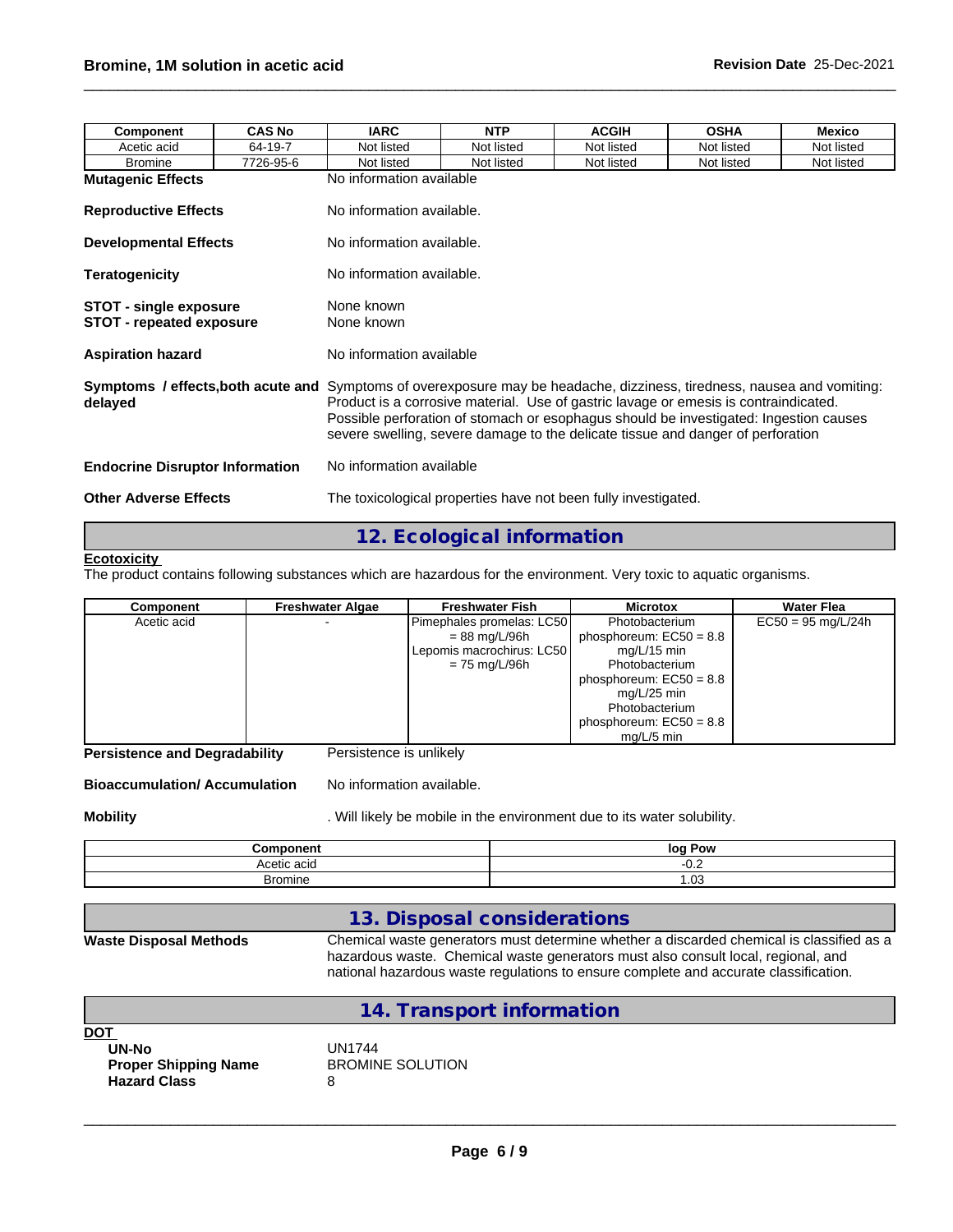| <b>Subsidiary Hazard Class</b> | 6.1                                                          |
|--------------------------------|--------------------------------------------------------------|
| <b>Packing Group</b>           |                                                              |
| <b>TDG</b>                     |                                                              |
| UN-No                          | <b>UN1744</b>                                                |
| <b>Proper Shipping Name</b>    | <b>BROMINE SOLUTION</b>                                      |
| <b>Hazard Class</b>            | 8                                                            |
| <b>Subsidiary Hazard Class</b> | 6.1                                                          |
| <b>Packing Group</b>           |                                                              |
| <b>IATA</b>                    |                                                              |
| UN-No                          | <b>UN2922</b>                                                |
| <b>Proper Shipping Name</b>    | Corrosive liquid, toxic, n.o.s. FORBIDDEN FOR IATA TRANSPORT |
| <b>Hazard Class</b>            | 8                                                            |
| <b>Subsidiary Hazard Class</b> | 6.1                                                          |
| <b>Packing Group</b>           |                                                              |
| <b>IMDG/IMO</b>                |                                                              |
| UN-No                          | <b>UN2922</b>                                                |
| <b>Proper Shipping Name</b>    | Corrosive liquid, toxic, n.o.s.                              |
| <b>Hazard Class</b>            | 8                                                            |
| <b>Subsidiary Hazard Class</b> | 6.1                                                          |
| <b>Packing Group</b>           |                                                              |
|                                | 15. Regulatory information                                   |

### **United States of America Inventory**

| Component      | <b>CAS No</b> | <b>TSCA</b> | <b>TSCA</b><br><b>\ Inventory notification -</b><br><b>Active-Inactive</b> | <b>TSCA - EPA Requiatory</b><br><b>Flags</b> |
|----------------|---------------|-------------|----------------------------------------------------------------------------|----------------------------------------------|
| Acetic acid    | 64-19-7       |             | <b>ACTIVE</b>                                                              |                                              |
| <b>Bromine</b> | 7726-95-6     |             | <b>ACTIVE</b>                                                              |                                              |

### **Legend:**

**TSCA** US EPA (TSCA) - Toxic Substances Control Act, (40 CFR Part 710) X - Listed

'-' - Not Listed

**TSCA 12(b)** - Notices of Export Not applicable

### **International Inventories**

Canada (DSL/NDSL), Europe (EINECS/ELINCS/NLP), Philippines (PICCS), Japan (ENCS), Japan (ISHL), Australia (AICS), China (IECSC), Korea (KECL).

| <b>Component</b> | <b>CAS No</b> | <b>DSL</b> | <b>NDSL</b> | <b>EINECS</b>                       | <b>PICCS</b> | <b>ENCS</b> | <b>ISHL</b> | <b>AICS</b> | <b>IECCO</b><br>າ∈ປວບ | KECL     |
|------------------|---------------|------------|-------------|-------------------------------------|--------------|-------------|-------------|-------------|-----------------------|----------|
| Acetic acid      | 64-19-7       |            |             | 1200-580-7                          | ۰.           |             |             |             |                       |          |
| <b>Bromine</b>   | 7726-95-6     |            |             | 778-<br>231<br>$\overline{ }$<br>-- | ۰.           |             |             |             |                       | KE-03605 |

**KECL** - NIER number or KE number (http://ncis.nier.go.kr/en/main.do)

### **U.S. Federal Regulations**

### **SARA 313**

| Component      | <b>CAS No</b> | Weight % | <b>SARA 313</b><br>· Threshold<br>Values % |  |
|----------------|---------------|----------|--------------------------------------------|--|
| <b>Bromine</b> | 7726-95-6     | v        | .                                          |  |

### **SARA 311/312 Hazard Categories** See section 2 for more information

### **CWA** (Clean Water Act)

| Component   | $\sim$ M/A<br>Hazardous<br><b>Substances</b> | CWA<br>Reportable<br>Quantities | <b>CWA</b><br>: Pollutants<br>Toxic | <b>ICWA</b><br>- Priority Pollutants |
|-------------|----------------------------------------------|---------------------------------|-------------------------------------|--------------------------------------|
| Acetic acid |                                              | 5000 lb                         |                                     |                                      |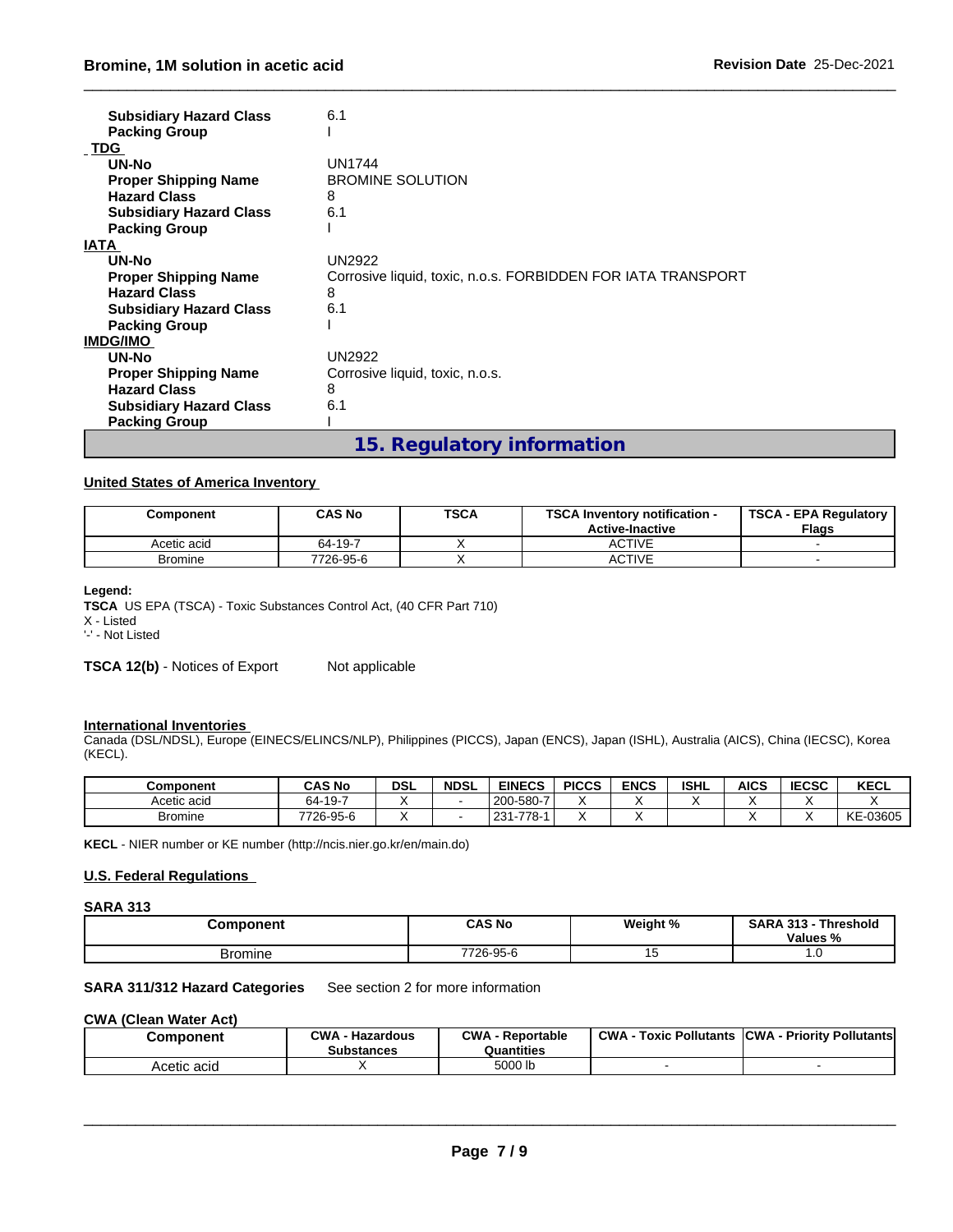### **Clean Air Act** Not applicable

**OSHA** - Occupational Safety and Health Administration Not applicable

|               | <b>Component</b> | <b>Specifically Requlated Chemicals</b>                                                                                                                                                                  | <b>Highly Hazardous Chemicals</b> |  |  |  |  |  |
|---------------|------------------|----------------------------------------------------------------------------------------------------------------------------------------------------------------------------------------------------------|-----------------------------------|--|--|--|--|--|
|               | <b>Bromine</b>   |                                                                                                                                                                                                          | TQ: 1500 lb                       |  |  |  |  |  |
| <b>CERCLA</b> |                  | This material, as supplied, contains one or more substances regulated as a hazardous<br>substance under the Comprehensive Environmental Response Compensation and Liability<br>Act (CERCLA) (40 CFR 302) |                                   |  |  |  |  |  |

| omponent    | <b>Substances RQs</b><br>Hazardous | <b>CERCLA EHS RQs</b> |
|-------------|------------------------------------|-----------------------|
| Acetic acid | 5000 lb                            |                       |
| Bromine     |                                    | 500 IL                |

**California Proposition 65** This product does not contain any Proposition 65 chemicals.

## **U.S. State Right-to-Know**

**Regulations**

| <b>Component</b> | <b>Massachusetts</b> | <b>New</b><br>Jersev | Pennsvlvania | <b>Illinois</b> | ∖ Islano<br>ode |
|------------------|----------------------|----------------------|--------------|-----------------|-----------------|
| Acetic acid      |                      |                      |              |                 |                 |
| Bromine          |                      |                      |              |                 |                 |

# **U.S. Department of Transportation**

| Reportable Quantity (RQ):   |  |
|-----------------------------|--|
| <b>DOT Marine Pollutant</b> |  |
| DOT Severe Marine Pollutant |  |

#### **U.S. Department of Homeland Security**

This product contains the following DHS chemicals: **Legend** - STQs = Screening Threshold Quantities, APA = A placarded amount

| $\sim$ $\sim$ $\sim$      |         | ---<br>DHS<br>Standard<br>Chemical<br>rorism<br>…- ferr⊂<br>∙acilitv<br>Anti- |  |
|---------------------------|---------|-------------------------------------------------------------------------------|--|
| ∽ري ∶<br>ำวงเ<br>w<br>. . | Bromine | 0000lb<br>. .                                                                 |  |

**Other International Regulations**

**Mexico - Grade** Moderate risk, Grade 2

### **Authorisation/Restrictions according to EU REACH**

| <b>Component</b> | <b>Substances Subject to</b><br>Authorization | REACH (1907/2006) - Annex XIV -   REACH (1907/2006) - Annex XVII -  <br>Restrictions on Certain Dangerous (1907/2006) article 59 - Candidate<br><b>Substances</b> | <b>REACH Regulation (EC)</b><br>List of Substances of Very High<br><b>Concern (SVHC)</b> |
|------------------|-----------------------------------------------|-------------------------------------------------------------------------------------------------------------------------------------------------------------------|------------------------------------------------------------------------------------------|
| Acetic acid      |                                               | Use restricted. See item 75.<br>(see link for restriction details)                                                                                                |                                                                                          |
| <b>Bromine</b>   |                                               | Use restricted. See item 75.<br>(see link for restriction details)                                                                                                |                                                                                          |

*https://echa.europa.eu/substances-restricted-under-reach*

### **Safety, health and environmental regulations/legislation specific for the substance or mixture**

| Component      | <b>CAS No</b> | <b>OECD HPV</b>      | <b>Persistent Organic</b><br><b>Pollutant</b> | <b>Ozone Depletion</b><br><b>Potential</b> | <b>Restriction of</b><br><b>Hazardous</b><br><b>Substances (RoHS)</b> |
|----------------|---------------|----------------------|-----------------------------------------------|--------------------------------------------|-----------------------------------------------------------------------|
| Acetic acid    | 64-19-7       | Listed               | Not applicable                                | Not applicable                             | Not applicable                                                        |
| <b>Bromine</b> | 7726-95-6     | Listed               | Not applicable                                | Not applicable                             | Not applicable                                                        |
|                |               |                      |                                               |                                            |                                                                       |
| Component      | <b>CAS No</b> | Seveso III Directive | <b>Seveso III Directive</b>                   | Rotterdam                                  | <b>Basel Convention</b>                                               |
|                |               | (2012/18/EC) -       | (2012/18/EC) -                                | <b>Convention (PIC)</b>                    | (Hazardous Waste)                                                     |